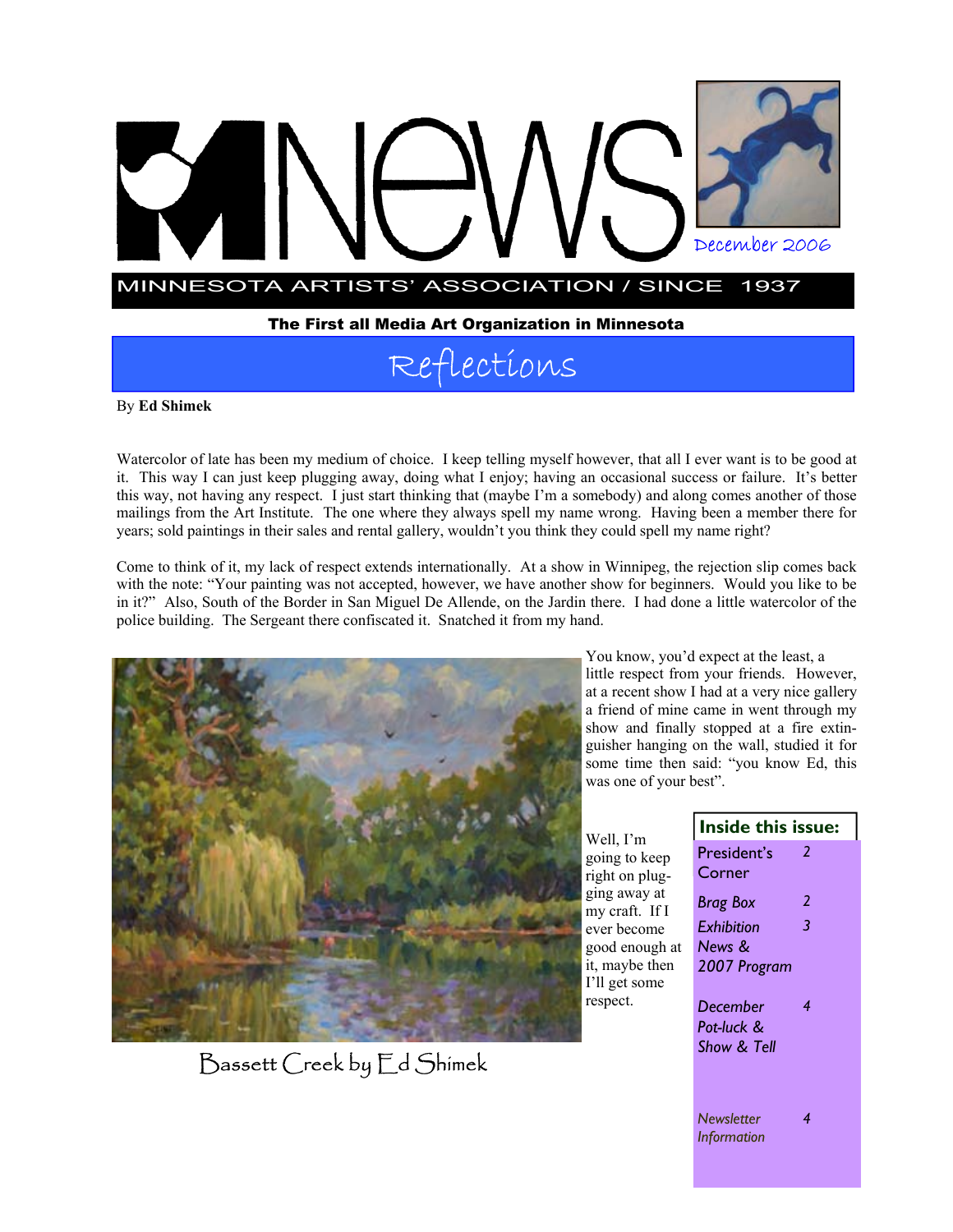Thanks to all members who attended the opening of the fall MAA show at Colonial church in Edina. As far as I know, our

 **President's Corner** 

shows and the State Fair are the only local exhibits which include various media. I remember seeing oils, watercolors, acrylics, pastels, etchings and collage (I hope I didn't leave anyone out). I am always impressed with the variety, not only of media, but of style at our semi-annual exhibits.

 The judge, **Sally Johnson** of Groveland Gallery was gracious and her comments interesting and instructive. Thanks to **Sylvia Rudolph** for organizing the show and all who contributed with your art, hanging the show, or refreshments for the opening.

By Ron Wilson

Remember to bring a painting to show and a dish to share to the December party. See you there.

# Ron

**Brag Box** 

*Member accomplishments Exhibits, winning awards . . .* 

# **If you done it, it ain't braggin'!**

**Sally Kruta** has success with **"Sale with a Purpose"**: She sold four 10 inch paintings at her church: Edina Community Lutheran and gave 50% to their mission endeavor. She also sold twenty two of her hand crafted greeting cards.

**Ed Shimek** has sold three of his paintings from his exhibit that is now showing at Curran's Restaurant.



**Onnalee Graham's** painting "My, She's Yar" was chosen from the Northstar Watercolor Society's fall exhibit to be displayed at Thrivent financial in downtown Minneapolis. The exhibit will run

from Monday, December 4, through Friday, December 29.



**Photographs of Onnalee and Ed Courtesy of Lloyd Rogoski** 

# **MAA Board of Directors**

## **Administration**

**President Ron Wilson** 612-243-1315 **Secretary Sylvia Rudolph Treasurer George Kapetanis** 

### **Activities Coordinators**

|          | Exhibitions: Sylvia Rudolph 612-722-8416 |              |
|----------|------------------------------------------|--------------|
| Programs | <b>Judy Lieber</b>                       | 952-884-1815 |
|          | <b>Membership</b> Gene Terres            | 612-825-4512 |

# **Co-Editors**

**MAA News Onnalee Graham** 612-870-1878 **Onnalee@peoplepc.com Terrie Christian** 763-546-5266 **terriec@citilink.com**

**Web Site Mgr**. **Amanda McCarty nefferkiti@mn.rr.com** 

### Conversations at Curran's Terrie & Linda by Lloyd R.



December 2006 2 MAA News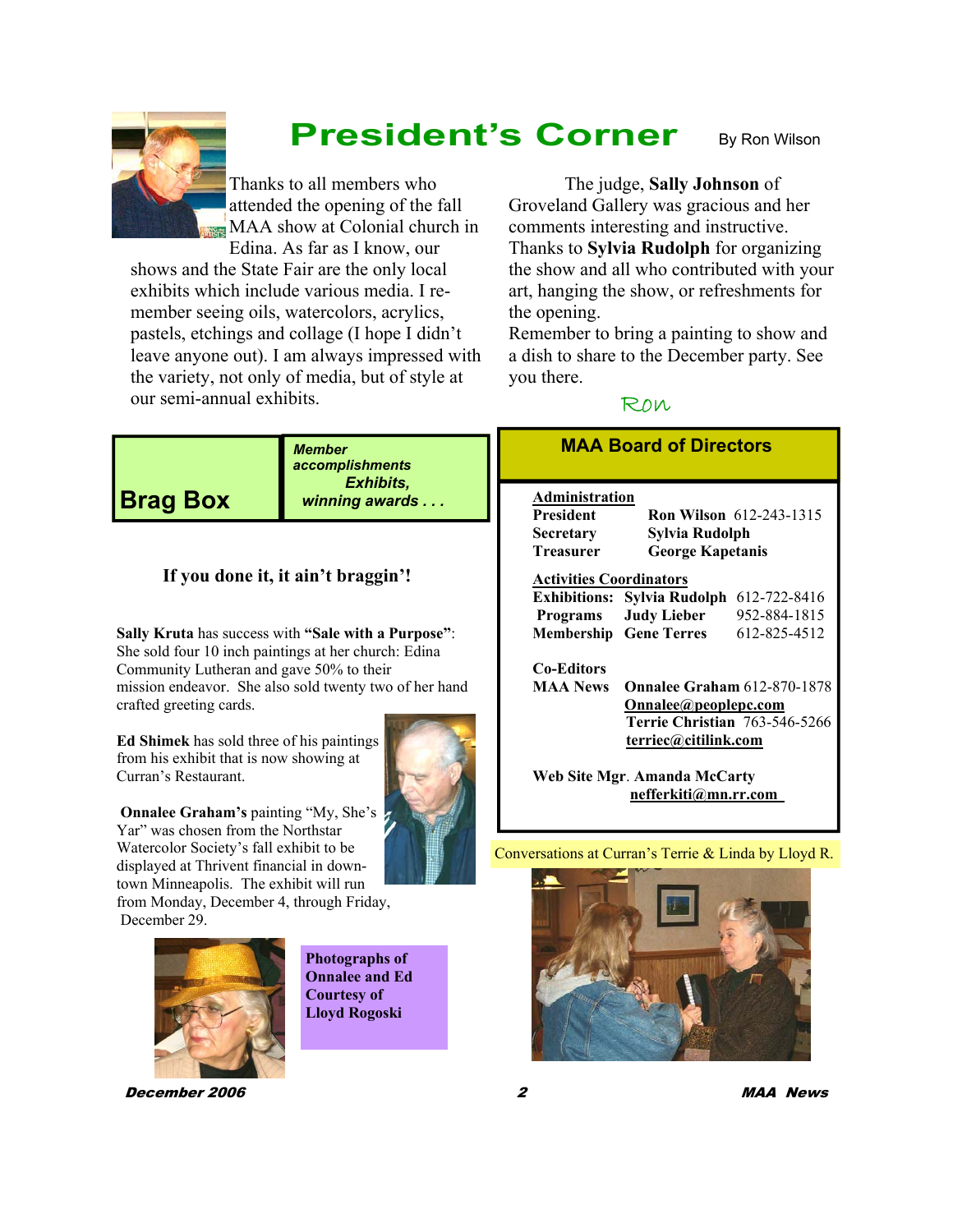# Fall 2006 Exhibition Winners

**Awards of Excellence: Rita Corrigan,** "Golden Trees" **Jane McKinlay**, "Downtown" **Ron Wilson,** "Irvine Park"

**Merit: Lisl Gaal,** "Sculpture Garden **Judy Lieber,** "Let's Take the Ferry!" **Sylvia Rudolph,** "Warm"

**Honorable Mention: Kat Corrigan,** "Blue Dog" **Harry Heim,** "Maria" **Jacquelyn Larson,** "Holly – Biding Her Time" **Eleanor McIntosh,** "Polly and Joe on the Quiet"

Editor's Note: 2 attempts to take photos of this exhibit yielded unsatisfactory results due to lighting in the church.



Polly & Joey on the Quiet by Eleanor McIntosh

# **EXHIBITION NEWS** *Coming Programs 2007*

**January:** Having Fun with Watercolor by **Emmy White.** This will be January 22nd at the St. Louis Park City Hall Conference Rm.

**February:** Abstract Painting Demo with Jill Ewald, Director, Flaten Art Museum, St. Olaf College.

*Opportunity Knocks!* 

There is a newly opened art gallery and frame shop named "THE GALLERY AT FRAME UPS" at 4325 Nicollet Ave. South. It was just a few blocks from Curran's restaurant where artists have Wednesday morning breakfast and show their artwork that I thought would be an interesting place to visit. Their interest is in displaying the artwork of local artists for exhibition in their gallery for a 3-month run for each artists works. I thought it might be a place to check for artists in the Minnesota Artists Association and other groups as a new venue to show their works.

 The person to contact who is handling the scheduling for Gallery arrangements is: **Sarah Balk McGrill** .

Her direct phone number is: 612-386-  $6205$ , and e-mail is: SMCGRILL@BITSTREAM.NET. The Gallery phone number is: 612-870-1292.

Lloyd Rogoski

December 2006 3 MAA News